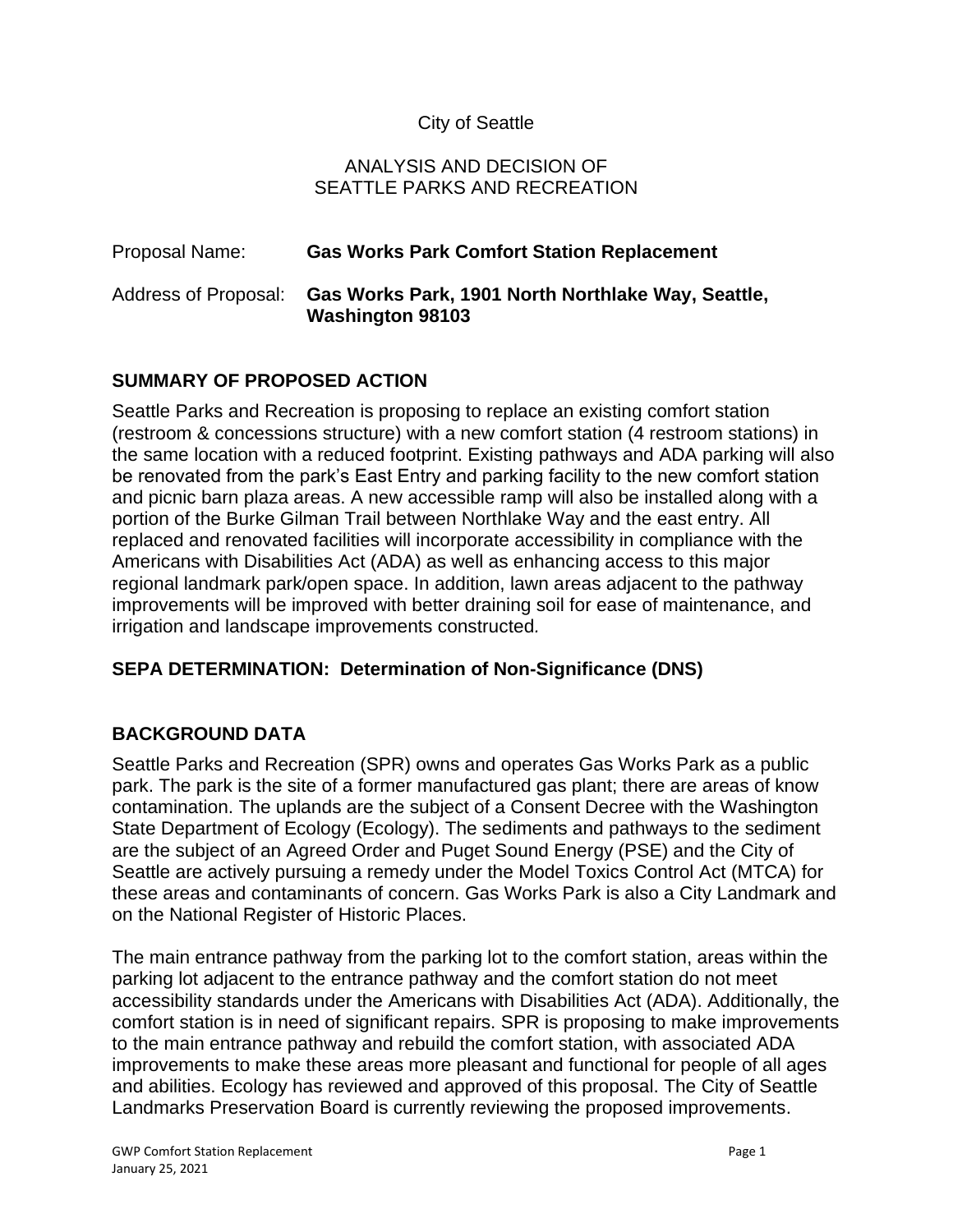The site is within an identified Environmentally Critical Area (ECA) as indicated on the City's GIS database –Liquefaction Prone Area which includes most of the Rainier Valley.

## **PROPOSAL DESCRIPTION**

SPR will regrade and repave the entrance pathway to lessen the grade to meet ADA requirements. Additional improvements will be made adjacent to the entrance pathway to accommodate handicapped parking. The existing concrete comfort station, built in 1974, will be demolished and rebuilt in the same location as the existing structure, paved areas will be repaired and/or repaved and the ramp down to the picnic area will be replaced in an improved location. Additional grading is proposed on the west side of the main pathway, just north of the trestle structure. This area has drainage issue, the soil drains poorly and it is difficult to mow. Approximately 12-inches of soil will be removed and replaced with well-draining soil and reseeded. Approximately 400 cu.yds of cut and 200cu.yds of fill is proposed associated with the pathway re-grading and the soil replacement to address poor drainage. All work will occur within the already developed area of the park and is merely an improvement of the existing facilities. When completed, the park will have a new comfort station, the subject entrance pathways and parking will meet current ADA requirements and an area of poorly draining soil will be improved. The park will look the same except for the new comfort station. All the applicable BMP's for construction site management will be applied to the areas where the work will take place.

# **ANALYSIS – SEPA**

Initial disclosure of potential impacts from this project was made in the applicant's environmental checklist, dated January 7, 2021. The basis for this analysis and decision is formed from information in the checklist, graphics and exhibits attached to it, the lead agency's familiarity with the site and experience with review of similar projects.

The SEPA Overview Policy (SMC 23.05.665) discusses the relationship between the City's code/policies and environmental review. The Overview Policy states, in part, "[w]here City regulations have been adopted to address an environmental impact; it shall be presumed that such regulations are adequate to achieve sufficient mitigation". The Policies also discuss in SMC 23.05.665 D1-7, that in certain circumstances it may be appropriate to deny or mitigate a project based on adverse environmental impacts. This may be specified otherwise in the policies for specific elements of the environment found in SMC 25.05.675. In consideration of these policies, a more detailed discussion of some of the potential impacts is appropriate.

# **Short Term Impacts**

The following temporary or construction-related impacts are expected: hydrocarbon emissions from construction vehicles and equipment; increased dust caused by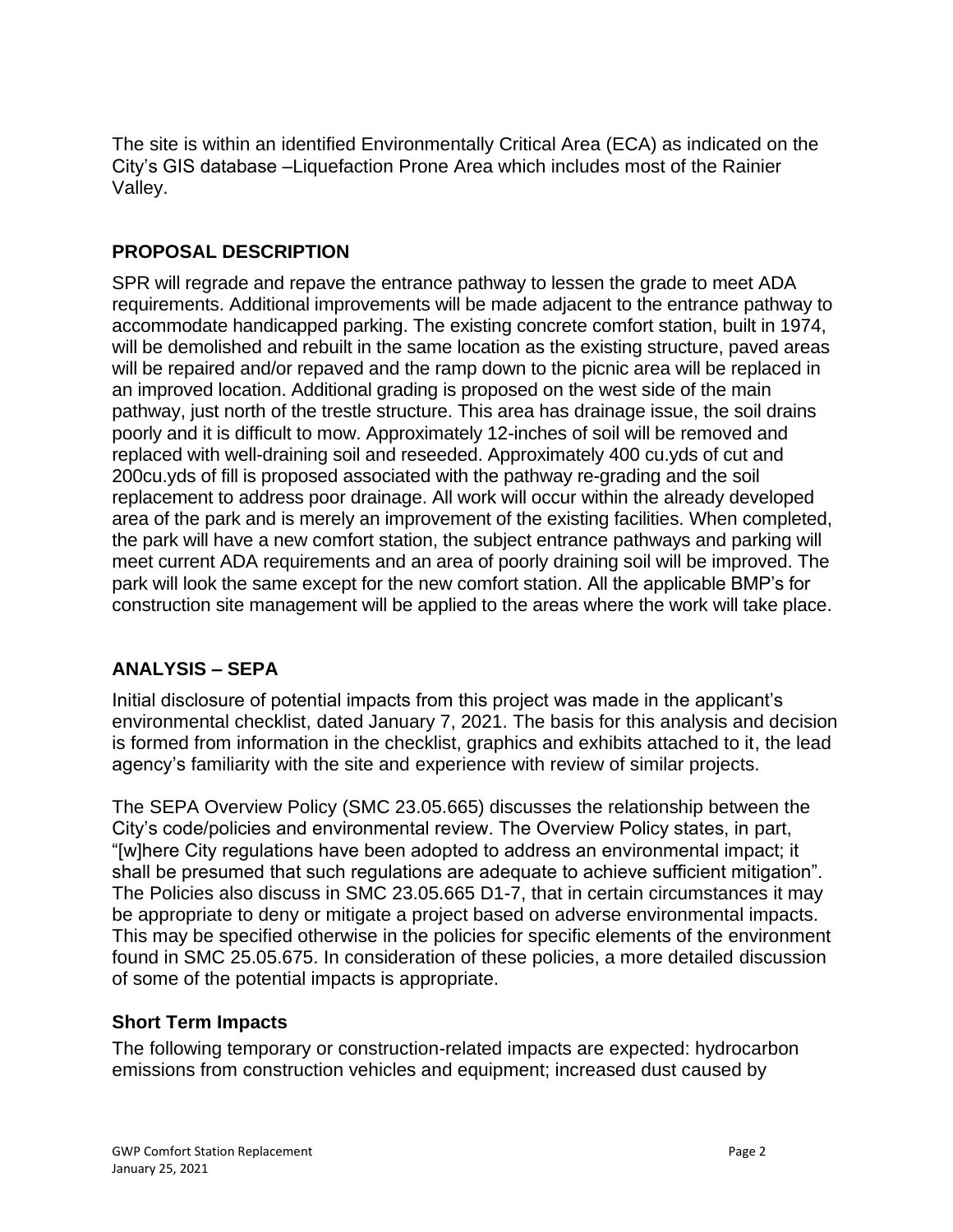construction activities; potential soil erosion and disturbance to subsurface soils during site work; increased noise and traffic from construction equipment and personnel.

Several adopted codes and/or ordinances provide mitigation for some of the identified impacts. The Stormwater, Grading and Drainage Control Code requires that soil erosion control techniques be initiated for the duration of construction. Erosion will be prevented by implementation of a required Temporary Erosion Control and Sedimentation Plan. Best Management Practices, such as mulching and seeding will be implemented at the site to minimize erosion during construction. Puget Sound Clean Air Agency regulations require control of fugitive dust to protect air quality. The Building Code provides for construction measures and life safety issues. The Noise Ordinance regulates the time and amount of construction noise that is permitted in the city. Compliance with these codes and/or ordinances will lessen the environmental impacts of the proposed project. While there will be a short-term increase in greenhouse gas emissions during construction, overall usage of the park will not change, and the bulk of the park will remain open during the construction activities. Temporary restroom facilities will be provided while the comfort station is being replaced.

The impacts associated with the construction are expected to be minor and of relatively short duration. Compliance with the above applicable codes and ordinances will reduce or eliminate most adverse short-term impacts to the environment. However, impacts from construction traffic and construction noise warrant further discussion.

## *Construction Traffic*

There are adequate areas on-site for the construction crews and equipment. The site is adjacent to an arterial street which provide convenient truck access consistent with the requirements of the Street Use Ordinance. As noted above, a total of up to 600 cubic yards of materials would be excavated, removed, imported and graded across the site. There will be limited construction traffic beyond materials, equipment and construction workers entering and leaving the site. The site is adjacent to North Northlake Way, a City arterial and freight route. Given the proximity of a City arterial, construction access and materials hauling can be accommodated consistent with City requirements and with little or no impacts to the industrial/commercial/residential neighborhood to the north. As such, traffic impacts associated with the project construction are not anticipated to be significant and thus no conditioning is necessary or warranted.

## *Noise*

Construction activities will be confined to weekdays. Hours of construction are limited by the Seattle Noise Ordinance, SMC ch. 25.08, to 7:00 a.m. and ten 10:00 p.m. on weekdays (SMC 25.08.425). The reality of the local construction industry is that contractors typically work from 7 a.m. to 4 p.m.; the likelihood that any construction activities will occur up to 10 p.m. is slight. The Noise Ordinance also regulates the loudness (dB) of construction activities, measured fifty (50) feet from the subject activity or device. The City has dedicated noise inspectors to monitor construction activities and respond to construction complaints. Compliance with the City's Noise Ordinance will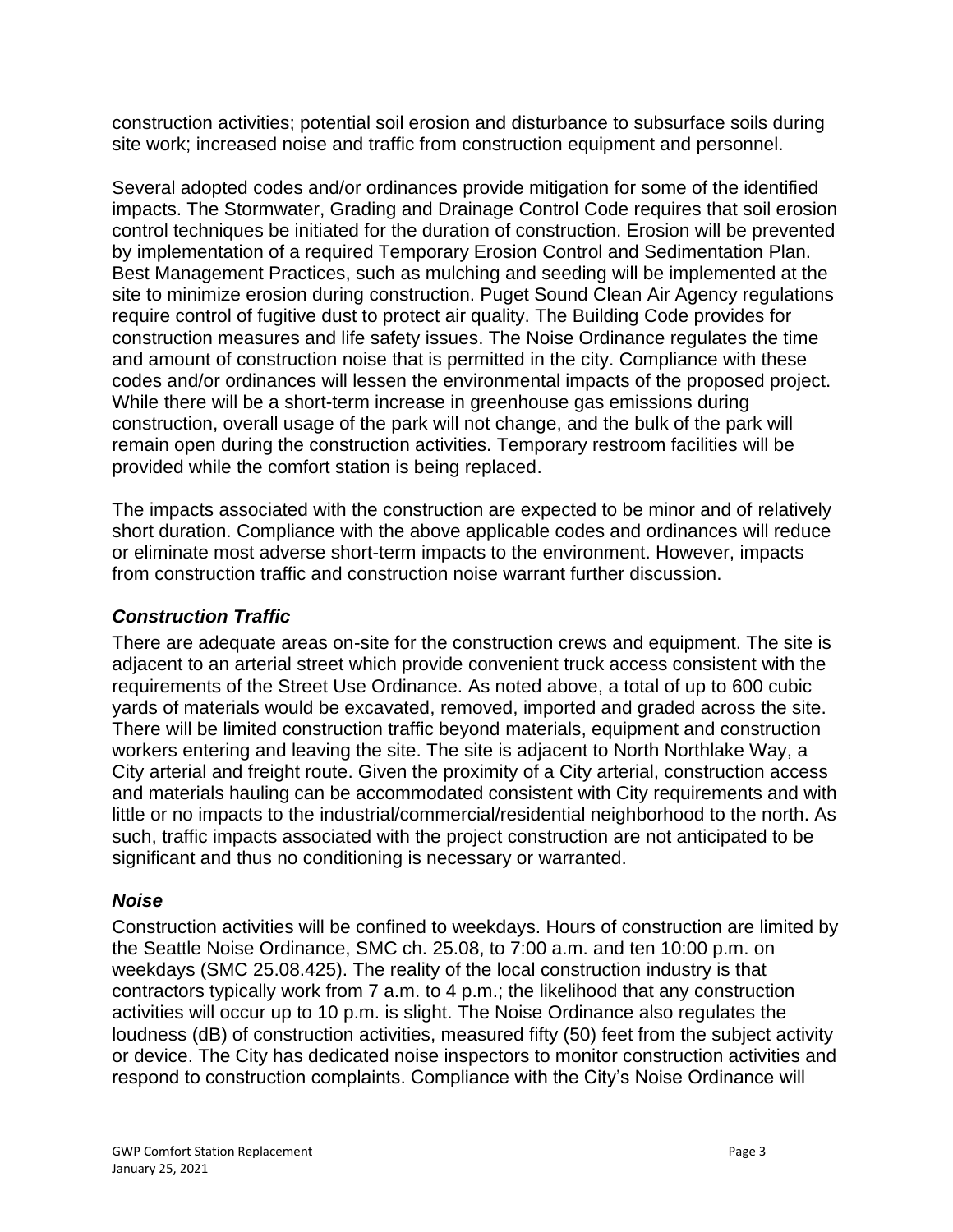prevent any significant adverse short-term noise impacts and thus no further conditioning is necessary or warranted.

Compliance with applicable codes, ordinances and regulations will be adequate to achieve sufficient mitigation.

#### **Long Term Impacts**

#### *Recreation*

With a new comfort station, and improved access for people of all ages and abilities, Gas Works Park can better serve park visitors. No significant long-term adverse recreation impacts associated with the operation of the new park are anticipated, and no mitigation is warranted or necessary.

## *Traffic & Parking*

The proposed improvements will enhance park user experience while at Gas Works Park, but they are not anticipated to change the parking demand and/or traffic patterns associated with park visitors. Facilities within the park are already rented and scheduled; the improved walkways, parking and comfort station will not change the usage at the park. There is existing on-site parking to accommodate people that drive to the park. No significant adverse traffic and/or parking impacts associated with the improvements are anticipated and thus no mitigation is warranted or necessary.

## *Historic Preservation*

As noted in the Checklist, Gas Works Park is on both the National Register of Historic Places and is designated as a City Landmark. The trestle is part of the original gas plant construction and is included as part of the Landmark designation. Once the grading work is completed and grass reseeded, the area will appear as it does today with no changes or impacts to the trestle or its surroundings. The comfort station is a concrete masonry unit building that was constructed in 1974 as part of the park development. It was designed by a local architect who designed a number of other facilities within the City's park system. The new comfort station has been designed with an industrial character to blend in with the surrounding historic structures. Replacement of the comfort station is not anticipated to have a significant Historic Preservation related environmental impact. This proposal is in the process of being reviewed by the City's Landmarks Preservation Board and must receive a Certificate of Approval from the Board before any construction activities can be commenced. Any requirements that come out of that review and approval will be incorporated into the project design. No significant adverse Historic preservation impacts are anticipated and thus no mitigation is warranted or necessary.

Upon completion of the project, no long term adverse environmental impacts are anticipated and thus no conditioning is necessary or warranted.